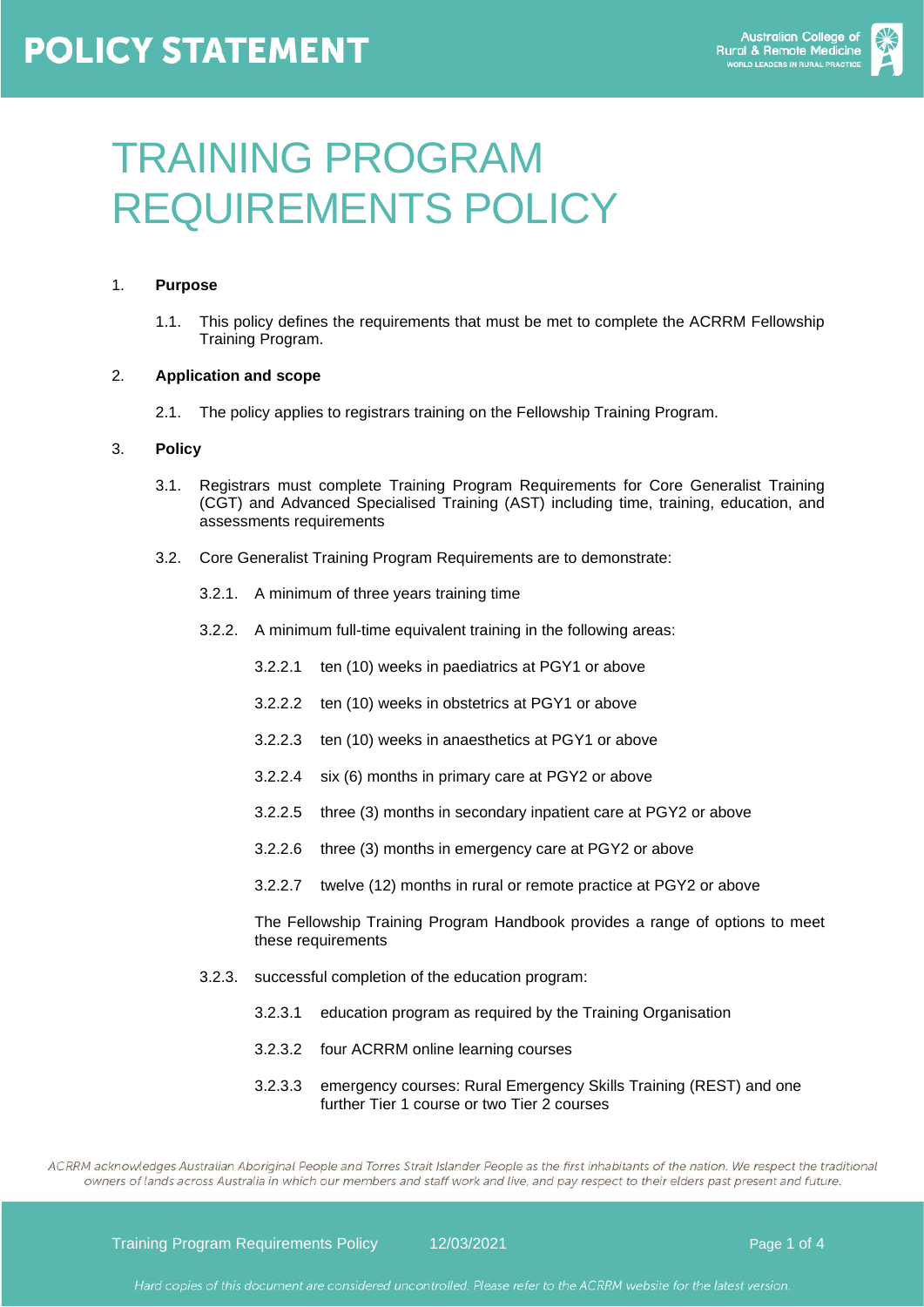# **POLICY STATEMENT**



- 3.2.3.3.1 one course covering Advanced Life Support must be completed no more than three years prior to Fellowship
- 3.2.4. Successful completion formative assessment requirements:
	- 3.2.4.1. Submission of Supervisor reports at the end of each Training Placement for short-term placements and at least each six months for longer placements
	- 3.2.4.2. Satisfactory completion of Mini Clinical Evaluation Exercise (miniCEX) reports on a minimum of nine consults
- 3.2.5. Successful completion of summative assessment requirements:
	- 3.2.5.1. Multi-Source Feedback (MSF)
	- 3.2.5.2. Multiple Choice Questions (MCQ)
	- 3.2.5.3. Case Based Discussion (CBD)
	- 3.2.5.4. Structured Assessment using Multiple Patient Scenarios (StAMPS)
	- 3.2.5.5. Procedural Skills Logbook
- 3.3. Advanced Specialised Training program requirements for time, training, education and assessments are detailed in the individual AST Handbooks.

#### 4. **Responsibilities**

- 4.1. Registrars are responsible to ensure they:
	- 4.1.1. provide the Training Organisation with evidence of completion
	- 4.1.2. meet Training Program Requirements within maximum time allowed for training
- 4.2. Training Organisations are responsible to support registrars to meet Training Program Requirements and to document completion of requirements
- 4.3. The College is responsible to ensure that Training Program Requirements are met prior to approving Completion of Training

#### 5. **Related Documentation**

- 5.1. ACRRM Training Time Policy
- 5.2. ACRRM Fellowship Training Program Handbook
- 5.3. ACRRM Fellowship Assessment Handbook
- 5.4. ACRRM Advanced Specialised Handbooks

ACRRM acknowledges Australian Aboriginal People and Torres Strait Islander People as the first inhabitants of the nation. We respect the traditional owners of lands across Australia in which our members and staff work and live, and pay respect to their elders past present and future.

Training Program Requirements Policy 12/03/2021 **Page 2 of 4** and 12/03/2021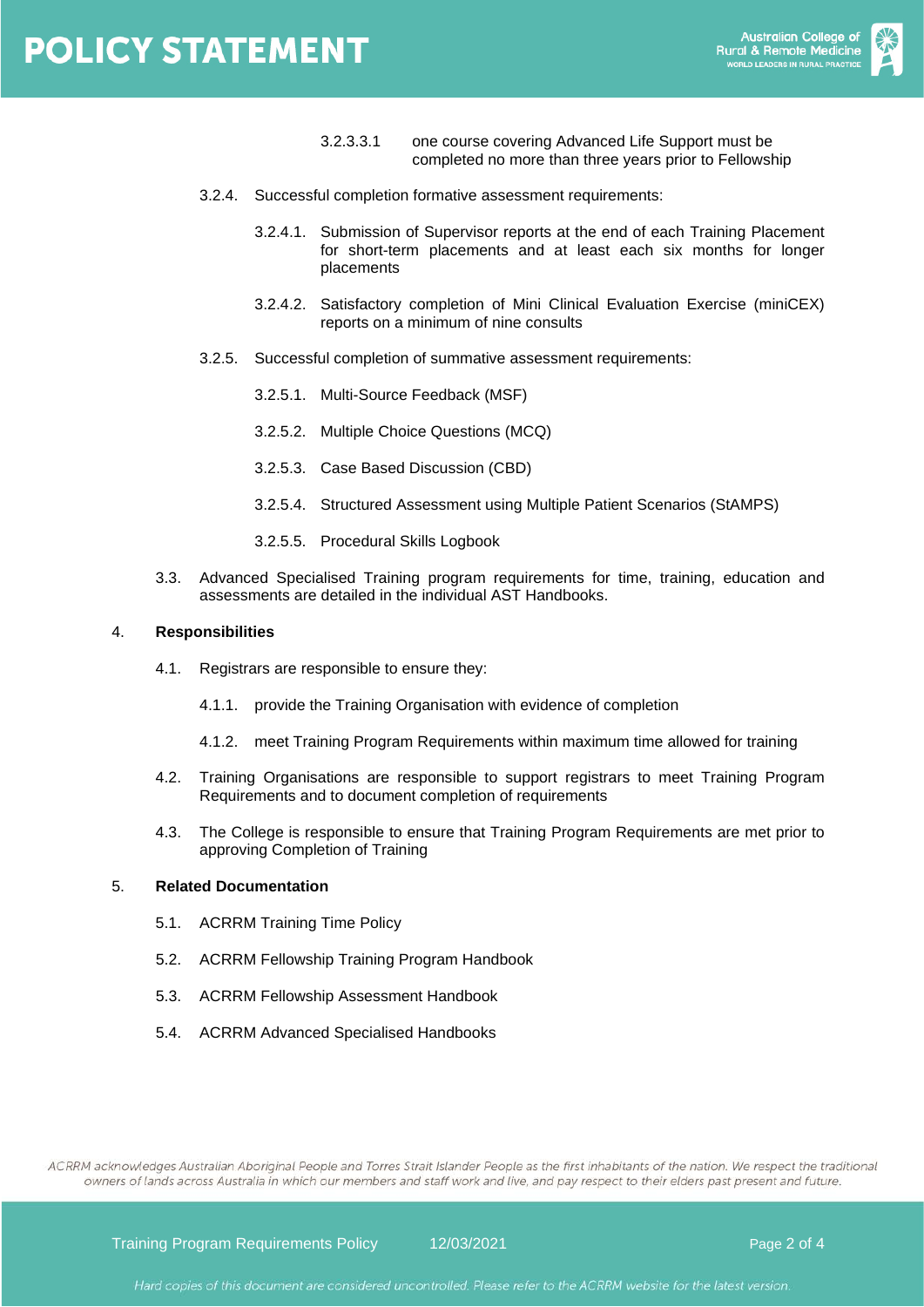

# 6. **Definitions**

| Word/Term                    | Definition (with examples if required)                                                                                                                                                                                                                                                                                                                                                                                                             |  |  |
|------------------------------|----------------------------------------------------------------------------------------------------------------------------------------------------------------------------------------------------------------------------------------------------------------------------------------------------------------------------------------------------------------------------------------------------------------------------------------------------|--|--|
| <b>Education Program</b>     | The education that is provided during training, this may be provided by the<br>training post, Training Organisation or the College.                                                                                                                                                                                                                                                                                                                |  |  |
| Tier 1 Emergency<br>Course   | EM course approved by ACRRM as:<br>Highly relevant emergency medicine content applicable in a rural<br>context.<br>Not less than 12 hours duration over two days.<br>Rigorously assessed using MCQ, skills station and scenario<br>assessment.<br>Recognised at national or international level.                                                                                                                                                   |  |  |
| Tier 2 Emergency<br>Course   | EM course approved by ACRRM as:<br>Highly relevant emergency medicine content applicable in a rural<br>context.<br>Not less than eight hours duration or one day.<br>Taught using interactive learning techniques, including simulation.<br>Recognised at state or national level.                                                                                                                                                                 |  |  |
| <b>Training Pathway</b>      | Pathways accredited to deliver the Fellowship Training Program: Australian<br>General Practice Training (AGPT), Remote Vocational Training Scheme<br>(RVTS), and Independent Pathway (IP) including the Rural Generalist<br>Training Scheme (RGTS) places.                                                                                                                                                                                         |  |  |
| <b>Training Post</b>         | Includes any facility accredited by the ACRRM to provide training.                                                                                                                                                                                                                                                                                                                                                                                 |  |  |
| <b>Training Organisation</b> | A training organisation is the organisation who is responsible for training<br>delivery and ensuring that training requirements are met. This is the<br>Regional Training Organisations on the Australian General Practice<br>Training (AGPT) program, Remote Vocational Training Scheme (RVTS) on<br>this scheme or ACRRM on the Independent Pathway (IP) including for<br>registrars with places on the Rural Generalist Training Scheme (RGTS). |  |  |
| Training                     | Working in an accredited training post under supervision.                                                                                                                                                                                                                                                                                                                                                                                          |  |  |

# **7. Revision History**

# **Policy information**

ACRRM acknowledges Australian Aboriginal People and Torres Strait Islander People as the first inhabitants of the nation. We respect the traditional owners of lands across Australia in which our members and staff work and live, and pay respect to their elders past present and future.

Training Program Requirements Policy 12/03/2021 and 12003/2021